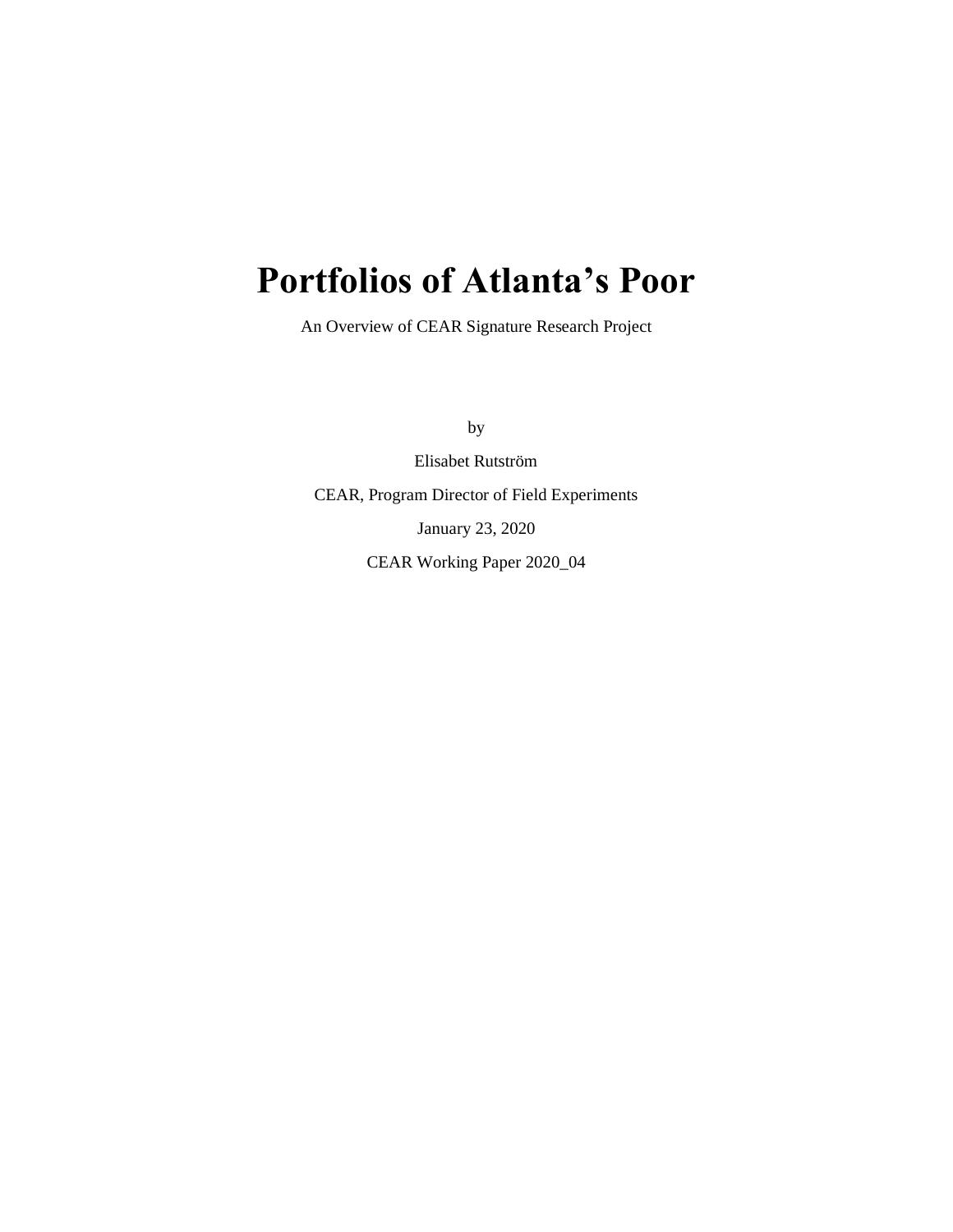# Portfolios of Atlanta's Poor

# Poverty and financial volatility

The popular image of the economic life-cycle in America is that through education, savings and upward job mobility it is possible to achieve financial security and success. This image has been challenged by several important studies, many of which were based on the Panel Study of Income Dynamics (PSID) at the University of Michigan. Instead the picture emerging is one of substantial instability in income that has been increasing over time. Dynan, Elmendorf, and Sichel (2012) report a 30% increase in *year-to-year* income volatility between 1971 and 2008, with half of the households experiencing income changes of at least 25%, and a third of those who experienced income losses failing to regain those losses ten years later. Morduch and Scheider (2017) document that there is additional, important volatility *within* a year for many households, even those that appear to have the right ingredients for stable finances, a secure job, education, a solid marriage, and good health, struggle to meet bill payments at many times during the years. Many suffer from episodes of illiquidity even in the absence of insolvency.

Thus, the problem that needs to be solved is how to decrease the vulnerability due to financial volatility while also increasing incomes and opportunities. Previous studies demonstrate that even households with seemingly reasonable financial circumstances and opportunities are vulnerable to financial risk in such a way that they can get trapped in a poverty cycle. Dealing with illiquidity takes scarce time, creates anxiety, and adds financial costs through penalties, service disconnections and delayed important purchases. These are all factors that exacerbate poverty. These traps imply that households continuously have to decide which bill payments to prioritize. Often the cost of affecting their circumstances in a meaningful way is insurmountable. We are far from a complete understanding of the vulnerability of these households, and of the characteristics of these poverty traps. Because the number of external factors and behavioral characteristics that influence a household's financial success is large and their interactions complex, a full understanding requires data to be collected at the household level over an extended time period and with a high degree of frequency. This is the purpose of the research program Portfolios of Atlanta's Poor (PAP).

The findings of PAP can inform both development of savings- and credit products, and insurance products, since they are all related to financial volatility. It is generally thought that poor households are more inclined to be unbanked, i.e. to not have any formal financial assets or bank accounts, and to be underinsured. There are many circumstances in poverty that may explain such phenomena. The calculations that are necessary for understanding the cost and benefits of various ways to deal with such illiquidity can be overwhelming. The complexity of insurance products leads to many buyers focusing solely on price, resulting in households being underinsured even when they have insurance. While households can self-protect to some extent through relying on credit, it is cheaper to build up savings, but either way is only good protection against smaller losses since poor households are unlikely to be able to save large amounts. Insurance, while it may be more expensive than savings, does protect against larger losses. On the other hand, bank accounts are more liquid, allowing quicker access than are insurance payouts.

This situation opens up important opportunities for financial and insurance companies. By offering products that are better integrated across various types of insurances, and between insurance and other financial strategies, and that are provided with transparent and accessible guidance regarding optimal protection strategies, uptake in the working poor community should increase.

PAP can provide data on detailed financial pictures for the participating households. By following the same household on a weekly or bi-weekly basis for 6 months to a year, it is possible to both see how income and expense volatility are dealt with through savings, credit or insurance and to identify important opportunities. By offering the participants various products it is possible to test which ones will generate the best uptake and the best welfare improvements. Purchase decisions can be related to improvements in the households' ability to avoid costly illiquidity outcomes.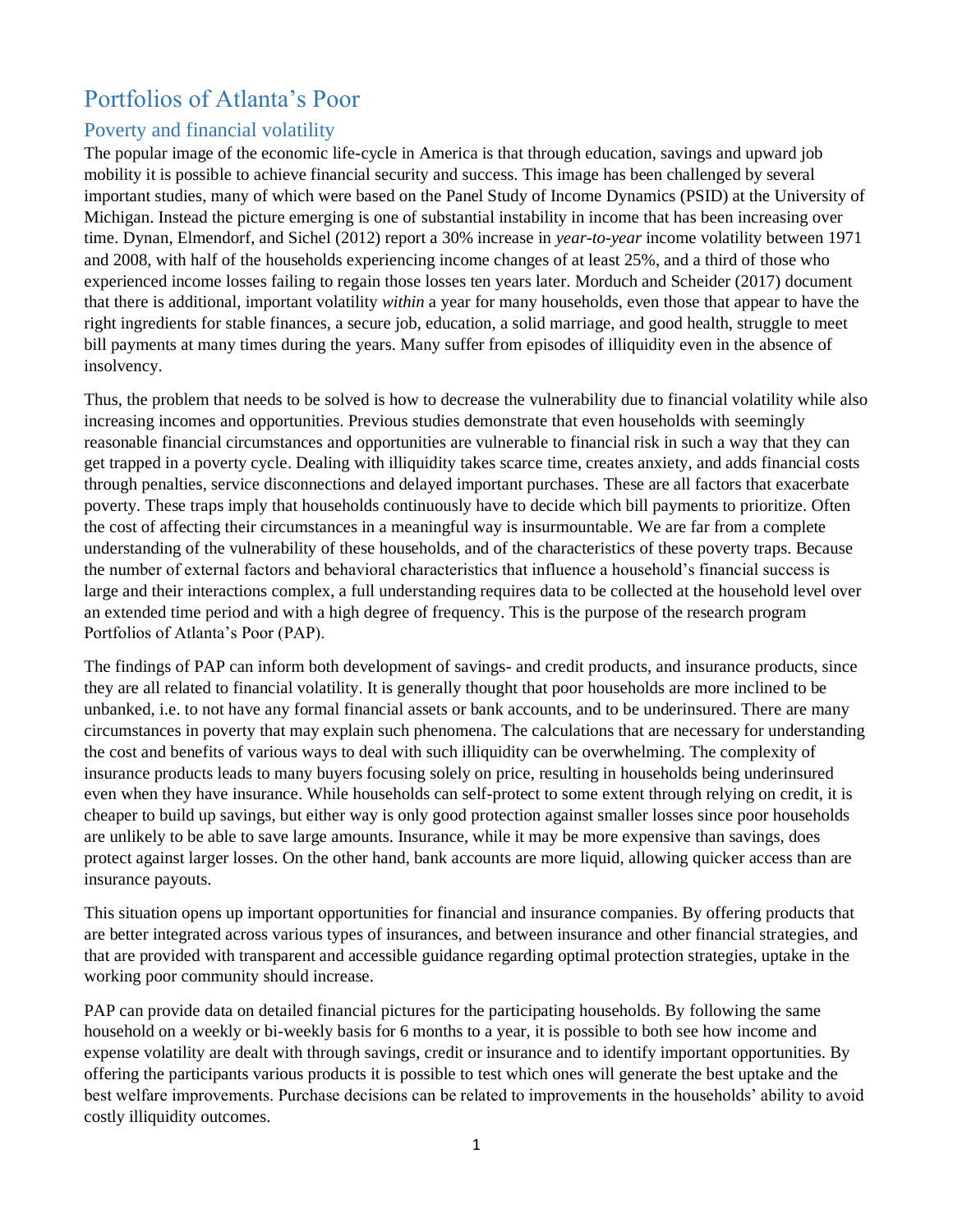## Aim of Portfolios of Atlanta's Poor

PAP was initiated by the Center for the Economic Analysis of Risk at Georgia State University with the purpose of collecting rich micro level data for a specific population: the working poor in Atlanta. The data collection effort complements those done in previous studies by allowing a structured, quantitative analysis of the relationships between various characteristics and behaviors of the participating households, but on a less heterogeneous population and on a high frequency basis. By collecting and analyzing health, income, expense, equity and liability data over a period of time from the same households it is possible to construct a picture of the constraints and opportunities that are facing these households, and to devise novel solutions, both private and public, to increase their financial security and growth. Complementing these data collection efforts, the research program also involves an unanticipated income shock that can be used to look at causal behavioral factors behind vulnerability.

#### Data collection

The data collected is based on structured, detailed one-on-one interviews guided by an accounting framework. A set of initial interviews are aimed at building a picture of the characteristics of the household: its size and composition, its economic activities, and its recent history of sources of income and pattern of expenses. We also characterize the *head* of the household, including risk taking behavior, time use patterns, health, and attitudes to risk and time delays. Following these initial interviews, weekly interviews track health and finances in detail, allowing us to map volatility over time. Participation in an unexpected paid task about halfway through the weekly interviews allows us to study how they react to a positive income shock, and which type of reactions increase future opportunities and reduce future volatility. By comparing financial choices before and after this unexpected income, and by relating such changes in their choices to the characteristics we collect in the early interviews, we can build a picture of successful strategies and of persistent constraints. The task itself will allow us to characterize the households based on their attitudes to risk and on their perception of various risks in their local communities.

The research group has already collected data from 109 households, but due to high attrition in this community we do not have all data for all households. Attrition is to be expected in a population that juggles many jobs, children, and health issues. From this sample, 45 respondents completed at least 16 diary interviews in addition to the initial interviews, and 24 respondents completed as many as 24 diary interviews. We plan to continue our basic data collection efforts during the next several years, and will form collaborations with institutions that are interested in testing various interventions in an effort to increase the ability of these households to create greater financial security and growth.

#### Who are our respondents?

We collaborate with several non-profit organizations in the Atlanta area to find potential participants to invite. So far we have interviewed 109 individuals who are all heads of households. Our pool of participants thus far is representative of a population that is eager to work, but that is trapped in a situation of poor access to employment due to travel distance, lack of education, responsibilities to care for family members, especially children, and precarious health conditions. Consistent with the studies mentioned earlier, this population faces a volatile financial situation, in addition to having low levels of resources. Only 10% of the respondents report not working at all in any of the interviews, and all are actively looking for employment. Despite their eagerness to work, about 80% of our respondents fall below the national poverty threshold for their household size. For those who are employed, average monthly earnings from work is \$962, but with income contributions from other family members, government sources and non-profit organizations, the monthly average increases to \$1,065. This is still a low average considering the household sizes, and reflects the fact that many households with children and only one bread winner fall well below the poverty threshold. We also see underemployment, since the average hours worked per month, 27 hours, is far below full-time employment and over 20% of our participants work 20 hours or less per week. The average hourly earnings among those who worked is \$10.90, thus above the minimum wage of \$7.25 but below what is considered a "living wage" of \$15.12 for a family of four, according to the Living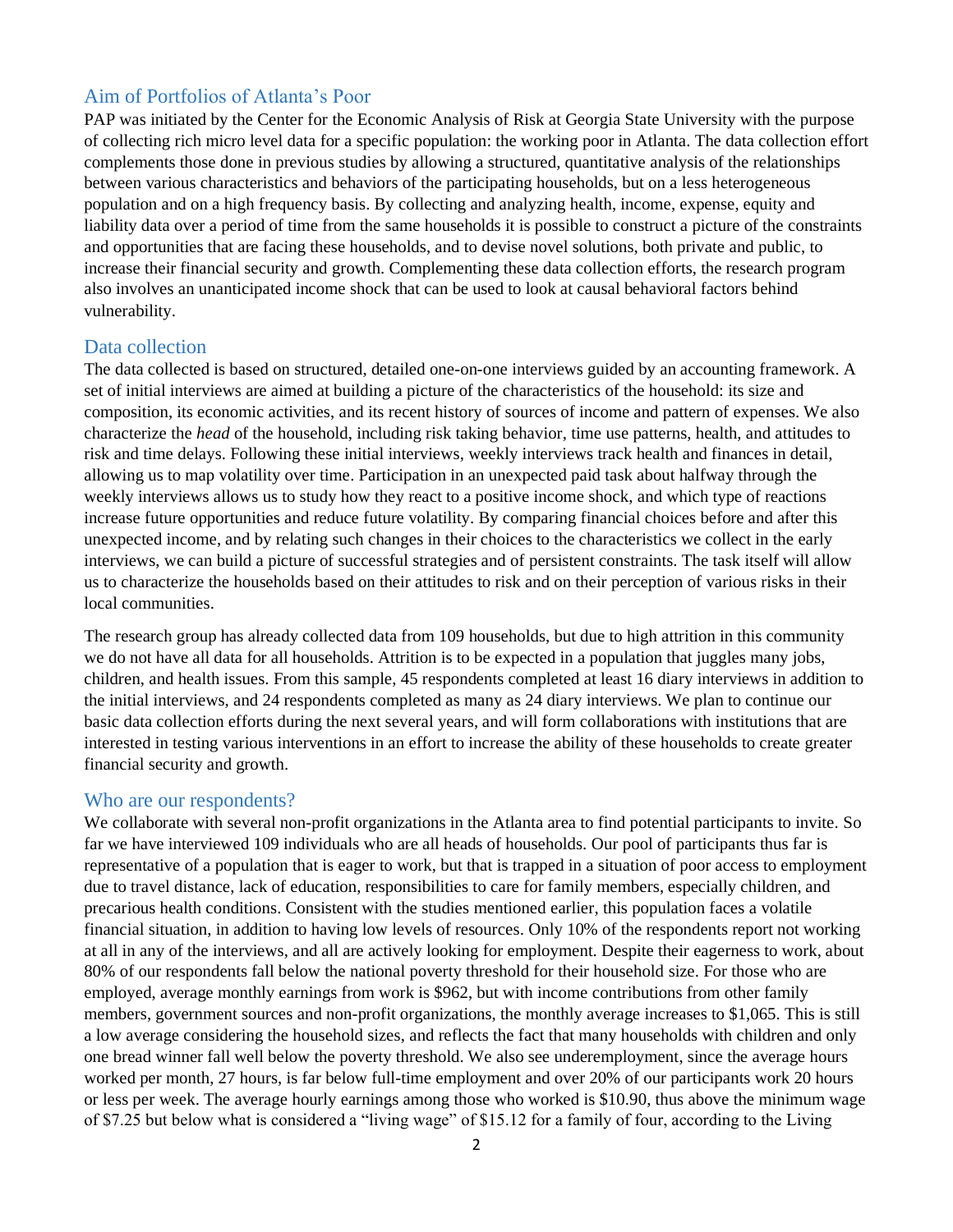Wage Model developed by Amy K. Glasmeier at MIT (Nadeau (2016)). Our participants are thus poor, even though they are working.

Our participant pool is diverse in terms of many demographic characteristics, with the exception of ethnicity since they are, so far, entirely African-American. A bit over half of our participants are female, with an average age of 46. Our youngest participant is 26 and our oldest 73, so we have representation across a wide age range. We have representation across a range of educational experiences, with about ⅓ each responding "Never having graduated from high school", "Having a high school diploma or a GED", or "Having some education beyond high school". In addition, about 42% of the participants have at least one parent who did not graduate from high school. We also have good variation in economic activities, with 31% of those who work being in blue collar jobs, 33% in retail, restaurant, housekeeping or janitorial services, but only 8% in health care and 6% in office and administration. Household size varies from those who live by themselves (18%), to a maximum of 9 and an average of 3.8; the number of children in the household averages 2.9 with a maximum of 8. While more than half of the respondents have no children, almost 20% have 3 or more children, and 2/3 of those are female headed. 1/3 of the households with children have no other adults than the respondent, and this translates to 26% of the children living in a single parent household. In our current sample 72% of the respondents rent their home, and only 14% own their home without a mortgage.

#### Are our respondents unbanked and uninsured?

*Bank accounts and savings.* We confirm what is reported from other studies that there is a large portion of working poor who are unbanked. 35% of the respondents do not report having any type of bank account or financial asset. Checking accounts are the most popular ones, and 69% of the respondents have at least one. This is likely due to the fact that many employers and government agencies direct deposit into checking accounts, making this a necessity for many in this population. In addition to checking accounts, 48% of our respondents have at least one savings account, and 8% who have a CD account. Figure 1 shows the distribution of savings by type of account. Not reported in the figure are the two respondents who also save by lending money to friends and family. For many respondents the accounts hold very little money, however. 48% of all accounts have less than \$100 in balance. As a comparison, 36% of the respondents keep cash at home and the average amount is \$314. The average savings among those who do save are \$816, but this reflects some outliers with larger reported savings and the median is only \$71.5. Figure 2 shows the distribution of savings balances among those who save. Thus, even those respondents who have formal accounts do not have more than nominal balances. It is clear from this summary that our respondents are not in a position to protect themselves against unforeseen large losses using savings.



### Figure 1: Conditional on Saving How Do the Respondents Save?

Percent of all respondents who save.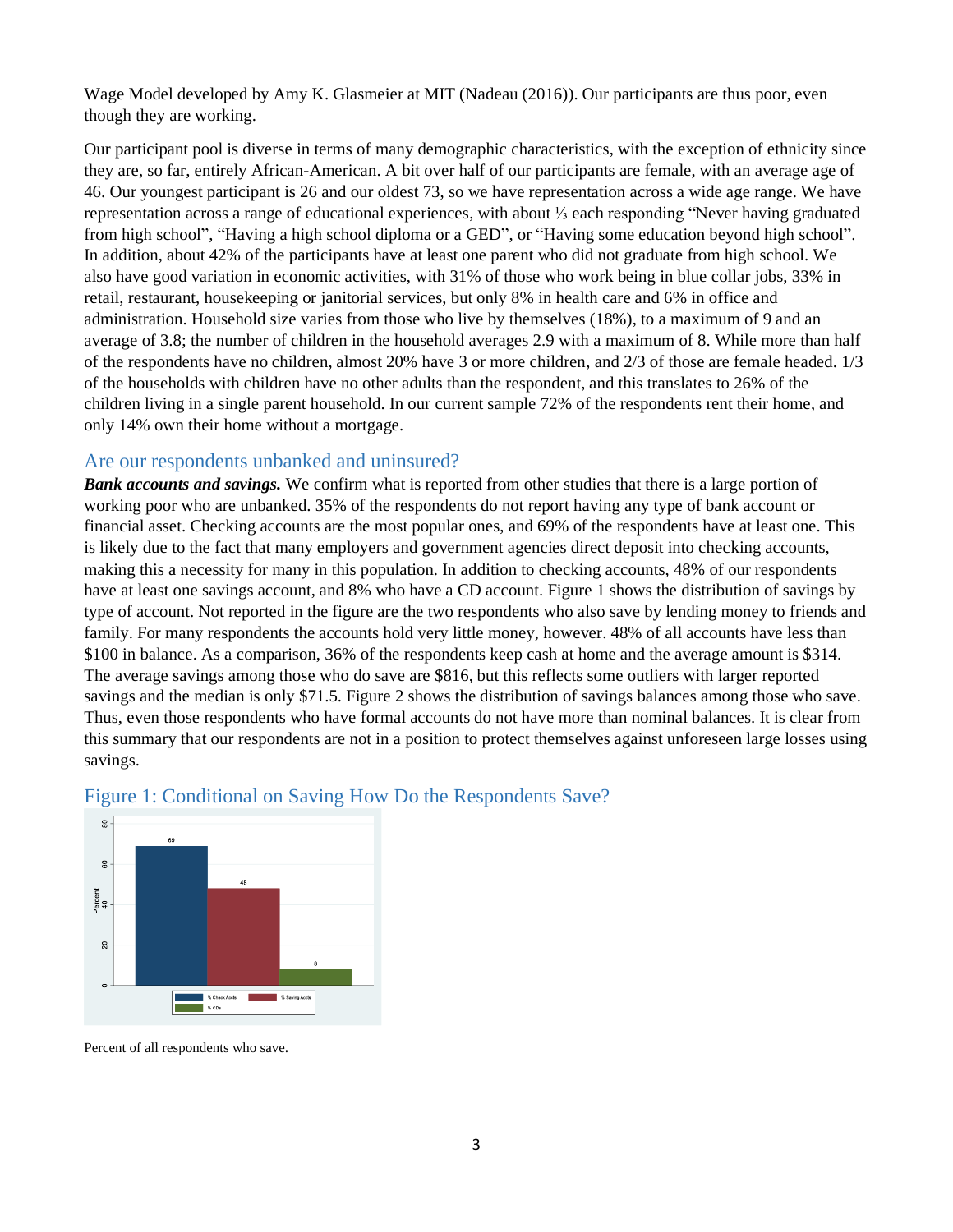# Figure 2: Distribution of Savings Balances



Distribution is truncated at \$0 and \$1,000.

*Loans.* An alternative way to protect against losses when having little savings is to use loans. However, loan balances may also indicate a lack of liquidity or savings when a purchase is desired, even in the absence of losses. Figure 3 shows the distribution of indebtedness by loan type. The most common short-term loan that our respondents use is credit card debt. 20% of respondents have some credit card debt, with an average slightly over \$1,900, a median of almost \$600, based on a range from \$15 to \$19,000. A secondary short-term credit source is family and friends with 9% reporting owing some money in this way, for an average of \$271. Store credit is also used, by 8% of the respondents, with an average balance of \$259. At the time of the interview nobody reported having a payday loan, only one person reported having pawned items, and four respondents reported having a bank overdraft balance. A considerable portion of the respondents have large loans due to car purchases, education or home ownership. 20% have a car loan with an average balance of \$9,270. 28% have an education loan, with an average balance of \$14,751 (median \$8,800). 9% have a home mortgage with an average of \$65,571. While our respondents have little income and almost no savings, they are clearly indebted. We find that the outstanding balance on short term loans (the sum of credit cards, loans from friends and family, and store credit) is increasing in income. We find no relationship between loans and savings balances, and long term loans like home, car and education are not related to income or savings.



# Figure 3: Percent of Respondents with Each Type of Loan

Percent of all respondent, not only those who are indebted.

*Insurance*. With little or no savings but plenty of indebtedness, our respondents are financially vulnerable, and unexpected losses can be disastrous, unless they carry insurance. 16% of the respondents report having no insurance at all. Figure 4 shows the proportion of respondents who report having each type of insurance that they report. A little less than a third have home or renters' insurance with coverage ranging from \$1,000 to \$300,000. We do not see that the propensity to have a home insurance increases with the income of the respondent, and the relationship between savings and home insurance, while positive, is weak. Almost half of the respondents have car insurance. A surprisingly large portion have health insurance, but when breaking it down by interview cohort,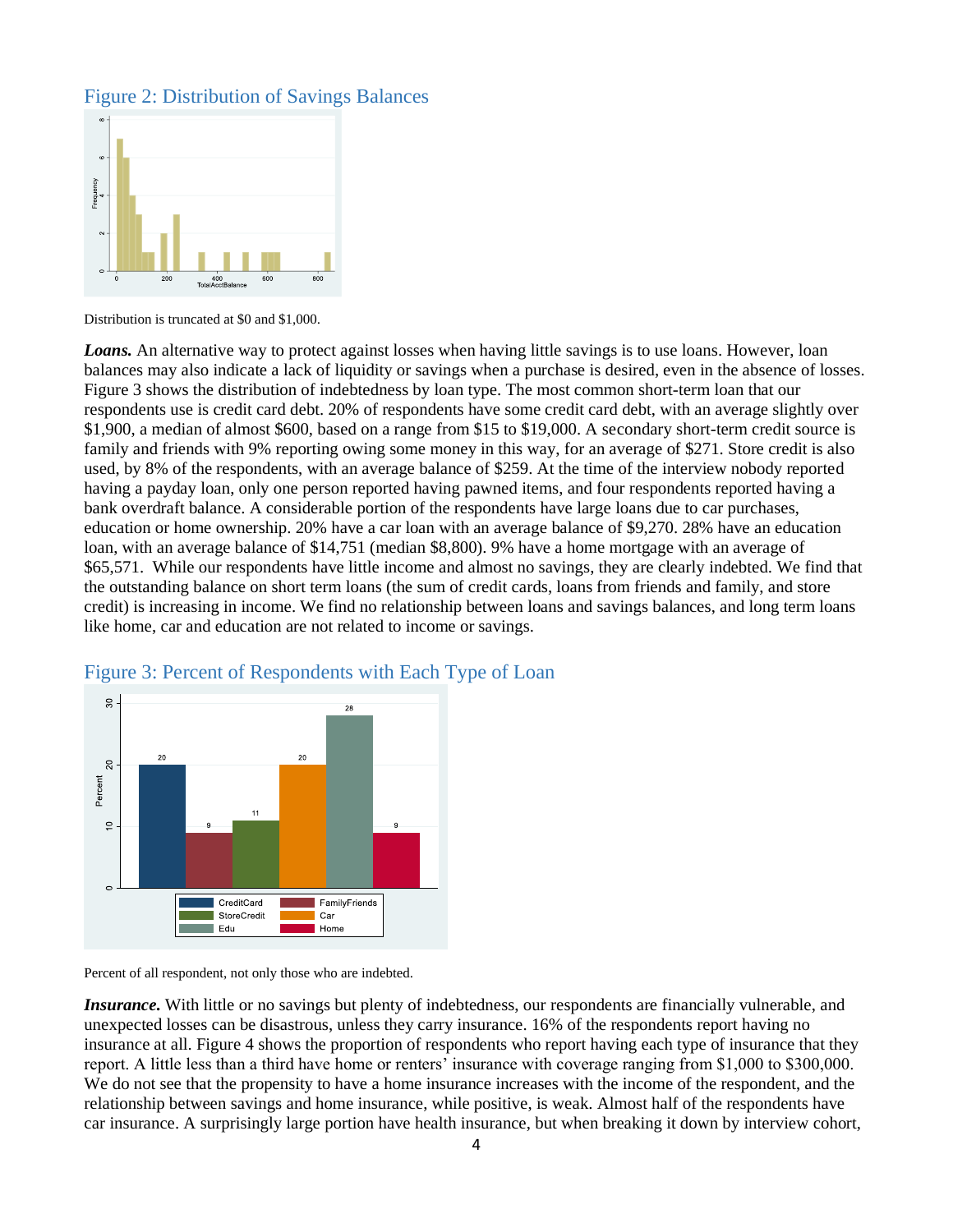we see that the proportion is highest for the 2017 cohort that was interviewed after the major expansion in health insurance signups due to the Affordable Care Act. We also see a sizable portion of respondents who report having life insurance coverage. To sum up: while our respondents seem fairly well protected from health losses, they are poorly covered for losses to their homes.



#### Figure 4: Percent of Respondents with Each Type of Insurance

Home insurance includes renters' insurance. Percent of all respondents, not only those with insurance.

#### What behavior do we see?

Preliminary analysis of the existing data set shows us that health is a serious consideration for being able to work consistently: 38% state health as a reason for constrained work hours. We also find that financial volatility is correlated with Body Mass Index, a measure of obesity. Reports of unusual expenses, reported by 45% of the respondents, are dominated by utility bills. In addition, not fully paying utility bills sometimes serve as a way to get short-term credit. Figure 5 illustrates how net income varies across weeks during a 4 month period for one of our participants. Despite the fact that the major part of any income is used immediately to pay outstanding bills, so that expenses and income for the most part occur at the same time, there is still a great deal of variation in net income and it is frequently negative. We also find that the willingness to take on risk varies with household composition. One would expect risk aversion to increase with financial vulnerability, but we find that some measures of vulnerability, particularly when many children rely on a single provider, are associated with less risk aversion.